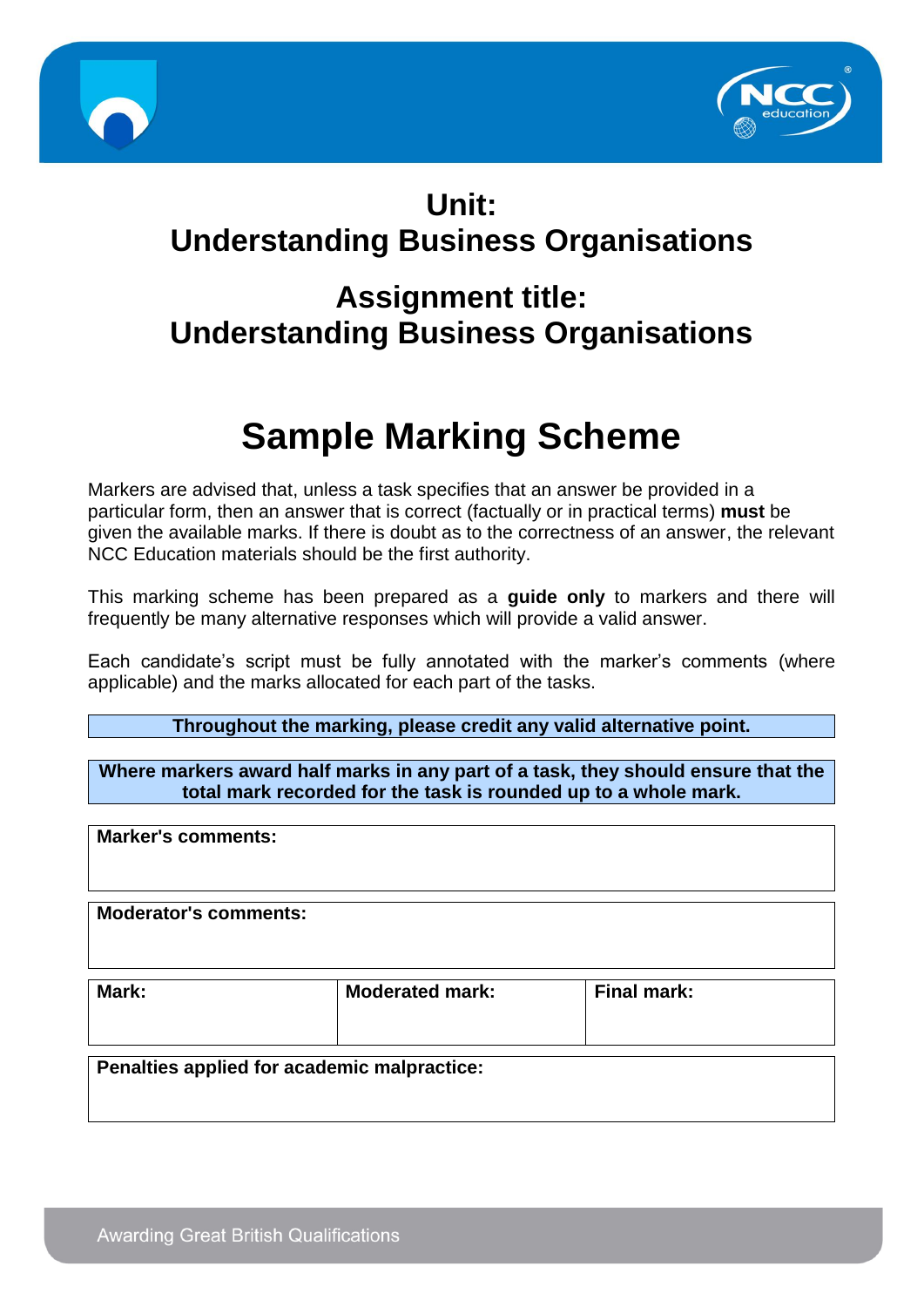## **Task 1 (LO1 and LO2) – 15 Marks**

Using your knowledge of organisational structure, identify and discuss THREE (3) ways in which the parent company could incorporate a new organisation into their structure, You should discuss the structure in relation to the aims and operations of a private limited company.

| 0-3 marks                                                                                                     | 4-5 marks                                                                                                       | 6-8 marks                                                                                                          | 9-10 marks                                                                                                                             | <b>11-15 marks</b>                                                                                                                        |
|---------------------------------------------------------------------------------------------------------------|-----------------------------------------------------------------------------------------------------------------|--------------------------------------------------------------------------------------------------------------------|----------------------------------------------------------------------------------------------------------------------------------------|-------------------------------------------------------------------------------------------------------------------------------------------|
| Basic<br>understanding of<br>organisational<br>structures and<br>how these can be<br>altered.                 | Limited<br>understanding of<br>organisational<br>structures and<br>how these can be<br>altered.                 | Consistent<br>understanding of<br>organisational<br>structures and<br>how these can be<br>altered.                 | Critical<br>understanding of<br>organisational<br>structures and how<br>these can be<br>altered.                                       | Consistently critical<br>understanding of<br>organisational<br>structures and how<br>these can be altered.                                |
| Basic<br>understanding of<br>the aims and<br>operations of a<br>public limited<br>company.                    | Limited<br>understanding of<br>the aims and<br>operations of a<br>public limited<br>company.                    | Consistent<br>understanding of<br>the aims and<br>operations of a<br>public limited<br>company.                    | Critical<br>understanding of<br>the aims and<br>operations of a<br>public limited<br>company.                                          | Consistently critical<br>understanding of the<br>aims and operations<br>of a public limited<br>company.                                   |
| Link between<br>organisational<br>structure and<br>aims and<br>objectives of the<br>organisation is<br>basic. | Link between<br>organisational<br>structure and<br>aims and<br>objectives of the<br>organisation is<br>limited. | Link between<br>organisational<br>structure and<br>aims and<br>objectives of the<br>organisation is<br>consistent. | Link between<br>organisational<br>structure and aims<br>and objectives of<br>the organisation is<br>well supported and<br>appropriate. | Link between<br>organisational<br>structure and aims<br>and objectives of the<br>organisation is<br>convincing and<br>highly appropriate. |

#### **Task 2 (LO2) – 20 Marks**

(a) Based on your research, conduct a competitor analysis using Porter's 5 forces to determine the organisation's competitive advantage. You should identify at least ONE (1) example for each of the FIVE (5) forces. *(a maximum of 10 marks)*

| 0-2 marks                                                                                           | 3 marks                                                                                               | 4-5 marks                                                                                                | 6 marks                                                                                                | 7-10 marks                                                                                                       |
|-----------------------------------------------------------------------------------------------------|-------------------------------------------------------------------------------------------------------|----------------------------------------------------------------------------------------------------------|--------------------------------------------------------------------------------------------------------|------------------------------------------------------------------------------------------------------------------|
| Basic<br>understanding of<br>the competitive<br>forces exerting<br>influence on an<br>organisation. | Limited<br>understanding of<br>the competitive<br>forces exerting<br>influence on an<br>organisation. | Consistent<br>understanding of<br>the competitive<br>forces exerting<br>influence on an<br>organisation. | Critical<br>understanding of<br>the competitive<br>forces exerting<br>influence on an<br>organisation. | Consistently critical<br>understanding of the<br>competitive forces<br>exerting influence on<br>an organisation. |
| <b>Basic</b><br>understanding of<br>how<br>organisations<br>gain a<br>competitive<br>advantage.     | Limited<br>understanding of<br>how<br>organisations<br>gain a<br>competitive<br>advantage.            | Consistent<br>understanding of<br>how<br>organisations<br>gain a<br>competitive<br>advantage.            | Critical<br>understanding of<br>how organisations<br>gain a competitive<br>advantage.                  | Consistently critical<br>understanding of<br>how organisations<br>gain a competitive<br>advantage.               |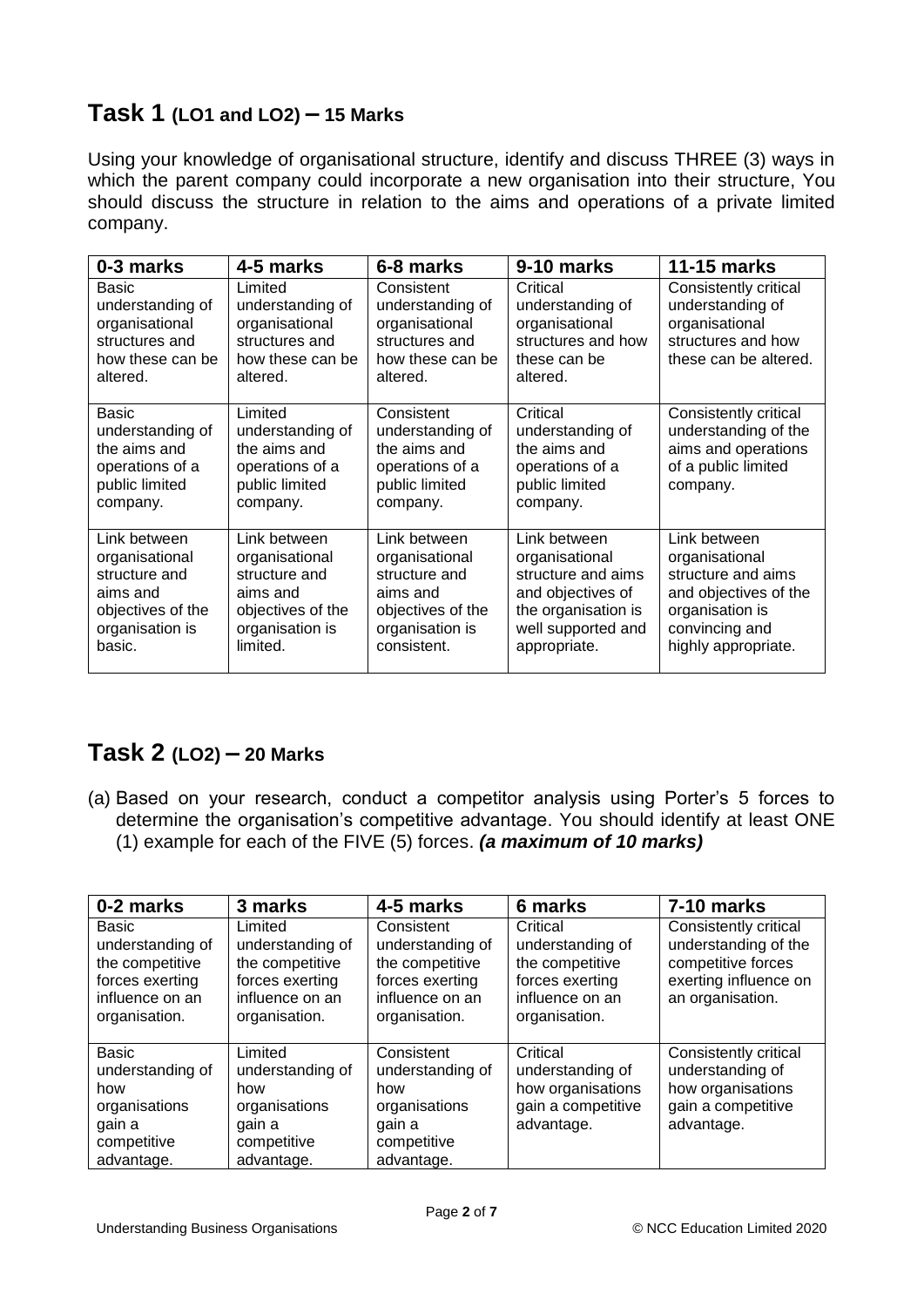(b) Using this knowledge of the parent company, identify at least FIVE (5) ways in which competitors might be able to differentiate or diversify, in order to effectively compete. *(a maximum of 10 marks)*

| 0-2 marks                                                                                                                                                      | 3 marks                                                                                                                                                   | 4-5 marks                                                                                                                                                    | 6 marks                                                                                                                                                 | 7-10 marks                                                                                                                                                           |
|----------------------------------------------------------------------------------------------------------------------------------------------------------------|-----------------------------------------------------------------------------------------------------------------------------------------------------------|--------------------------------------------------------------------------------------------------------------------------------------------------------------|---------------------------------------------------------------------------------------------------------------------------------------------------------|----------------------------------------------------------------------------------------------------------------------------------------------------------------------|
| Basic or<br>unrealistic<br>examples of<br>differentiation or<br>diversification<br>given.                                                                      | Limited or<br>unrealistic<br>examples of<br>differentiation or<br>diversification<br>given.                                                               | Adequate and<br>realistic<br>examples of<br>differentiation or<br>diversification<br>given.                                                                  | Sound and realistic<br>examples of<br>differentiation or<br>diversification<br>given.                                                                   | Comprehensive and<br>realistic examples of<br>differentiation or<br>diversification given.                                                                           |
| <b>Basic</b><br>understanding of<br>the need for<br>organisations to<br>consider their<br>competitive<br>environment in<br>order to<br>effectively<br>compete. | Limited<br>understanding of<br>the need for<br>organisations to<br>consider their<br>competitive<br>environment in<br>order to<br>effectively<br>compete. | Consistent<br>understanding of<br>the need for<br>organisations to<br>consider their<br>competitive<br>environment in<br>order to<br>effectively<br>compete. | Critical<br>understanding of<br>the need for<br>organisations to<br>consider their<br>competitive<br>environment in<br>order to effectively<br>compete. | Consistently critical<br>understanding of the<br>need for<br>organisations to<br>consider their<br>competitive<br>environment in order<br>to effectively<br>compete. |

#### **Task 3 (LO3) – 15 Marks**

From the research conducted, identify and assess THREE (3) potential impacts on the human resources of the new organisation. Give recommendations for how these impacts could be overcome giving consideration to the main function of HRM which is to add value to the organisation through its people and processes.

| 0-3 marks                                                                                                          | 4-5 marks                                                                                                     | 6-8 marks                                                                                                        | 9-10 marks                                                                                                  | <b>11-15 marks</b>                                                                                  |
|--------------------------------------------------------------------------------------------------------------------|---------------------------------------------------------------------------------------------------------------|------------------------------------------------------------------------------------------------------------------|-------------------------------------------------------------------------------------------------------------|-----------------------------------------------------------------------------------------------------|
| <b>Basic</b><br>understanding of<br>the long-term<br>strategic role of<br>HRM.                                     | Limited<br>understanding of<br>the long-term<br>strategic role of<br>HRM.                                     | Consistent<br>understanding of<br>the long-term<br>strategic role of<br>HRM.                                     | Critical<br>understanding of<br>the long-term<br>strategic role of<br>HRM.                                  | Consistently critical<br>understanding of the<br>long-term strategic<br>role of HRM.                |
| Basic or<br>unrealistic<br>examples of<br>managing people<br>resources given.                                      | Limited or<br>unrealistic<br>examples of<br>managing people<br>resources given.                               | Adequate and<br>realistic<br>examples of<br>managing people<br>resources given.                                  | Sound and realistic<br>examples of<br>managing people<br>resources given.                                   | Comprehensive and<br>realistic examples of<br>managing people<br>resources given.                   |
| <b>Basic</b><br>understanding of<br>the link between<br>skill development<br>and<br>organisational<br>performance. | Limited<br>understanding of<br>the link between<br>skill development<br>and<br>organisational<br>performance. | Consistent<br>understanding of<br>the link between<br>skill development<br>and<br>organisational<br>performance. | Critical<br>understanding of<br>the link between<br>skill development<br>and organisational<br>performance. | Consistently critical<br>of the link between<br>skill development<br>organisational<br>performance. |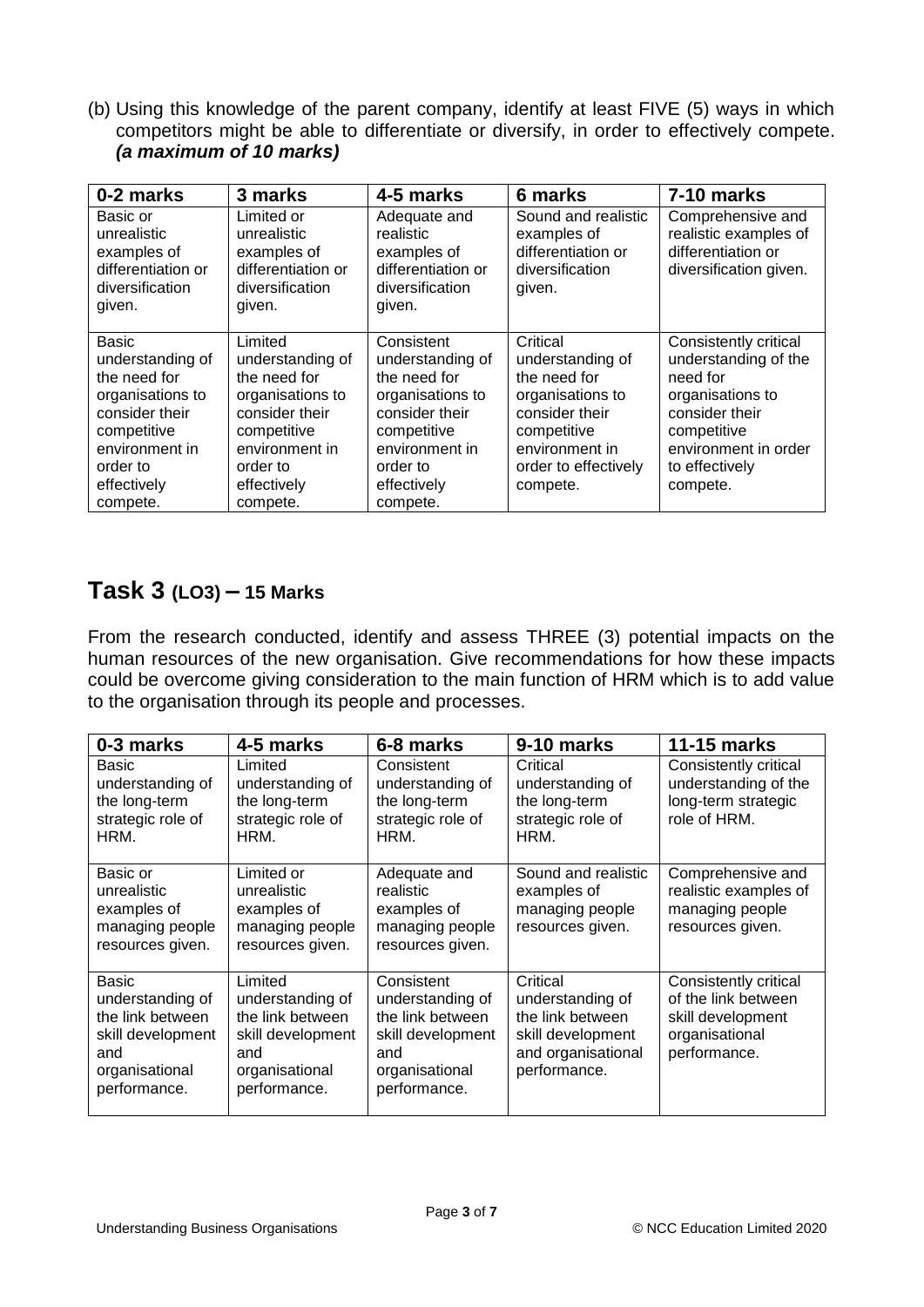#### **Task 4 (LO3 and LO4) – 20 Marks**

Using a recognised model of change, discuss the process that the organisation should use to overcome some of the challenges that they may face during the structural and cultural change process, providing at least FIVE (5) recommendations. These recommendations should focus on how the changes are communicated to staff as well as potential sources of resistance.

| 0-5 marks                                                                                                                              | 6-7 marks                                                                                                                                | 8-11 marks                                                                                                                               | <b>12-13 marks</b>                                                                                                              | <b>14-20 marks</b>                                                                                                                         |
|----------------------------------------------------------------------------------------------------------------------------------------|------------------------------------------------------------------------------------------------------------------------------------------|------------------------------------------------------------------------------------------------------------------------------------------|---------------------------------------------------------------------------------------------------------------------------------|--------------------------------------------------------------------------------------------------------------------------------------------|
| Basic<br>understanding of<br>the impact of<br>change on an<br>organisation.                                                            | Limited<br>understanding of<br>the impact of<br>change on an<br>organisation.                                                            | Consistent<br>understanding of<br>the impact of<br>change on an<br>organisation.                                                         | Critical<br>understanding of<br>the impact of<br>change on an<br>organisation.                                                  | Consistently critical<br>understanding of the<br>impact of change on<br>an organisation.                                                   |
| Basic or<br>unrealistic<br>recommendations<br>given to<br>overcome some<br>of the challenges<br>caused by<br>organisational<br>change. | Limited or<br>unrealistic<br>recommendations<br>given to<br>overcome some<br>of the challenges<br>caused by<br>organisational<br>change. | Adequate and<br>realistic<br>recommendations<br>given to<br>overcome some<br>of the challenges<br>caused by<br>organisational<br>change. | Sound and realistic<br>recommendations<br>given to overcome<br>some of the<br>challenges caused<br>by organisational<br>change. | Comprehensive and<br>realistic<br>recommendations<br>given to overcome<br>some of the<br>challenges caused<br>by organisational<br>change. |
| Basic<br>understanding of<br>the importance of<br>effective<br>communication<br>during a change<br>programme.                          | Limited<br>understanding of<br>the importance of<br>effective<br>communication<br>during a change<br>programme.                          | Consistent<br>understanding of<br>the importance of<br>effective<br>communication<br>during a change<br>programme.                       | Critical<br>understanding of<br>the importance of<br>effective<br>communication<br>during a change<br>programme.                | Consistently critical<br>understanding of the<br>importance of<br>effective<br>communication<br>during a change<br>programme.              |
| <b>Basic</b><br>understanding of<br>the impact of<br>resistance on a<br>change<br>programme.                                           | Limited<br>understanding of<br>the impact of<br>resistance on a<br>change<br>programme.                                                  | Consistent<br>understanding of<br>the impact of<br>resistance on a<br>change<br>programme.                                               | Critical<br>understanding of<br>the impact of<br>resistance on a<br>change<br>programme.                                        | Consistently critical<br>understanding of the<br>impact of resistance<br>on a change<br>programme.                                         |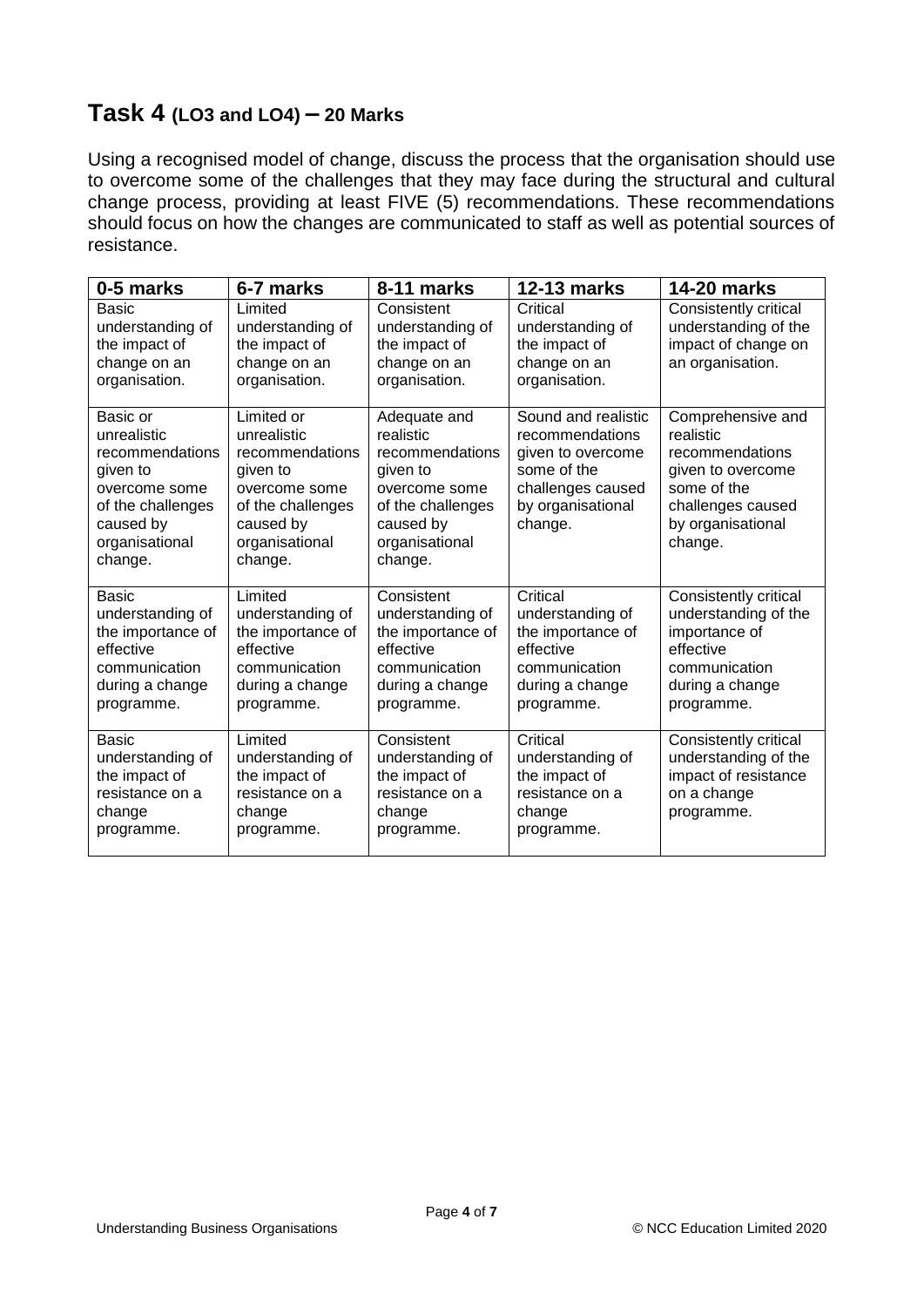#### **Task 5 (LO5)– 15 Marks**

In relation to any financial information you discover during your research, discuss the potential impact of the merger or acquisition on the organisation's financial performance. You should identify at least THREE (3) specific areas that Senior Management should prioritise to ensure that the organisation becomes or remains profitable.

| 0-3 marks                                                                                                              | 4-5 marks                                                                                                                | 6-8 marks                                                                                                                   | 9-10 marks                                                                                                                | <b>11-15 marks</b>                                                                                                                     |
|------------------------------------------------------------------------------------------------------------------------|--------------------------------------------------------------------------------------------------------------------------|-----------------------------------------------------------------------------------------------------------------------------|---------------------------------------------------------------------------------------------------------------------------|----------------------------------------------------------------------------------------------------------------------------------------|
| Basic<br>understanding of<br>the importance of<br>financial results<br>in evaluating<br>organisational<br>performance. | Limited<br>understanding of<br>the importance of<br>financial results<br>in evaluating<br>organisational<br>performance. | Consistent<br>understanding of<br>the importance of<br>financial results<br>in evaluating<br>organisational<br>performance. | Critical<br>understanding of<br>the importance of<br>financial results in<br>evaluating<br>organisational<br>performance. | Consistently critical<br>understanding of the<br>importance of<br>financial results in<br>evaluating<br>organisational<br>performance. |
| Basic or<br>unrealistic<br>priorities given to<br>ensure<br>profitability.                                             | Limited or<br>unrealistic<br>priorities given to<br>ensure<br>profitability.                                             | Adequate and<br>realistic priorities<br>given to ensure<br>profitability.                                                   | Sound and realistic<br>priorities given to<br>ensure profitability.                                                       | Comprehensive and<br>realistic priorities<br>given to ensure<br>profitability.                                                         |

#### **Task 6 (LO6) – 15 Marks**

Based on your research, you should have identified aspects of your organisation's strategy that will relate to digital technologies. You should discuss the relevant skills required by staff in relation to these **and** how these technologies will benefit the organisation.

| 0-3 marks                                                                                                              | 4-5 marks                                                                                                         | 6-8 marks                                                                                                            | 9-10 marks                                                                                                         | <b>11-15 marks</b>                                                                                                              |
|------------------------------------------------------------------------------------------------------------------------|-------------------------------------------------------------------------------------------------------------------|----------------------------------------------------------------------------------------------------------------------|--------------------------------------------------------------------------------------------------------------------|---------------------------------------------------------------------------------------------------------------------------------|
| Basic and<br>unrealistic<br>identification of<br>skills needed to<br>support<br>organisational<br>strategy.            | Limited and<br>unrealistic<br>identification of<br>skills needed to<br>support<br>organisational<br>strategy.     | Adequate and<br>realistic<br>identification of<br>skills needed to<br>support<br>organisational<br>strategy.         | Sound and realistic<br>identification of<br>skills needed to<br>support<br>organisational<br>strategy.             | Comprehensive and<br>realistic identification<br>of skills needed to<br>support<br>organisational<br>strategy.                  |
| <b>Basic</b><br>understanding of<br>technological<br>innovation which<br>can enhance<br>organisational<br>performance. | Limited<br>understanding of<br>technological<br>innovation which<br>can enhance<br>organisational<br>performance. | Consistent<br>understanding of<br>technological<br>innovation which<br>can enhance<br>organisational<br>performance. | Critical<br>understanding of<br>technological<br>innovation which<br>can enhance<br>organisational<br>performance. | Consistently critical<br>understanding of<br>technological<br>innovation which can<br>enhance<br>organisational<br>performance. |

#### **Note to markers**

Please take appropriate action for any malpractice (plagiarism, collusion, referencing issues etc.) discovered as per the *AQ\_28-a01\_Academic Misconduct Policy* document. Please also complete and submit the *Malpractice Declaration Form*.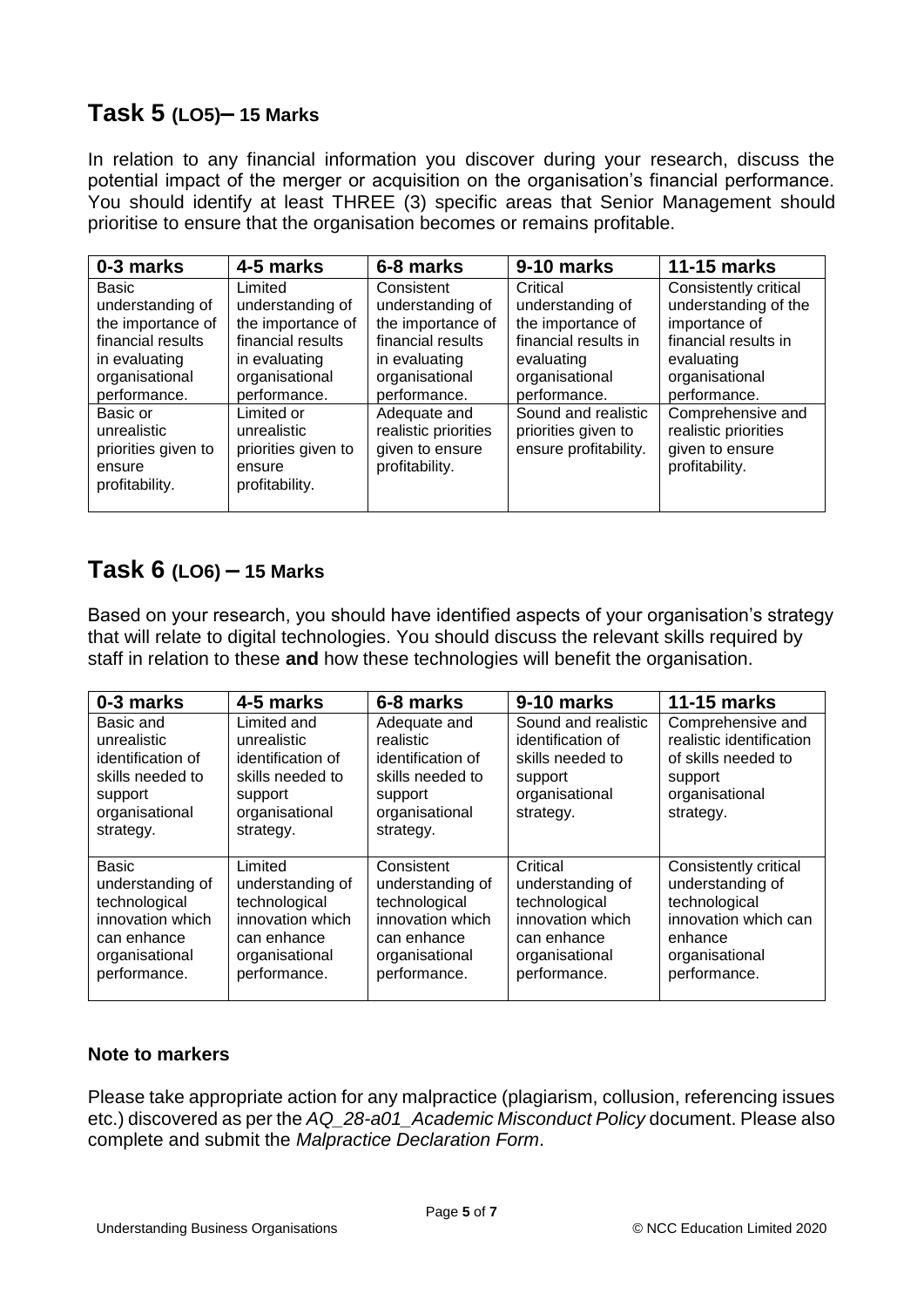#### **Learning Outcomes matrix**

| <b>Task</b> | <b>Learning Outcomes</b><br>assessed | Marker can differentiate<br>between varying levels of<br>achievement |
|-------------|--------------------------------------|----------------------------------------------------------------------|
|             |                                      | Yes                                                                  |
| o           | າ                                    | Yes                                                                  |
| 3           | 3                                    | Yes                                                                  |
|             | 3,                                   | Yes                                                                  |
| 5           | 5                                    | Yes                                                                  |
| 6           | 6                                    | Yes                                                                  |

## **Grade descriptors**

| Learning                                                              | Fail                                                                                                                                                                 | <b>Referral</b>                                                                                                                                                               | <b>Pass</b>                                                                                                                                                                  | <b>Merit</b>                                                                                                                                                            | <b>Distinction</b>                                                                                                                                                                         |
|-----------------------------------------------------------------------|----------------------------------------------------------------------------------------------------------------------------------------------------------------------|-------------------------------------------------------------------------------------------------------------------------------------------------------------------------------|------------------------------------------------------------------------------------------------------------------------------------------------------------------------------|-------------------------------------------------------------------------------------------------------------------------------------------------------------------------|--------------------------------------------------------------------------------------------------------------------------------------------------------------------------------------------|
| <b>Outcome</b>                                                        |                                                                                                                                                                      |                                                                                                                                                                               |                                                                                                                                                                              |                                                                                                                                                                         |                                                                                                                                                                                            |
| Evaluate<br>various types<br>of organisation                          | Provides basic<br>interpretation<br>and evaluation<br>of relevant<br>information and<br>ideas to<br>address<br>problems that<br>are well defined<br>but non-routine. | Provides limited<br>interpretation<br>and evaluation<br>of relevant<br>information and<br>ideas to<br>address<br>problems that<br>are well defined<br>but non-routine.        | Provides<br>consistent<br>interpretation<br>and evaluation<br>of relevant<br>information and<br>ideas to<br>address<br>problems that<br>are well defined<br>but non-routine. | Provides critical<br>interpretation<br>and evaluation<br>of relevant<br>information and<br>ideas to<br>address<br>problems that<br>are well defined<br>but non-routine. | Provides<br>consistently<br>critical<br>interpretation<br>and evaluation<br>of relevant<br>information and<br>ideas to<br>address<br>problems that<br>are well defined<br>but non-routine. |
| Evaluate<br>various forms<br><b>of</b><br>organisational<br>structure | Provides basic<br>interpretation<br>and evaluation<br>of relevant<br>information and<br>ideas to<br>address<br>problems that<br>are well defined<br>but non-routine. | <b>Provides limited</b><br>interpretation<br>and evaluation<br>of relevant<br>information and<br>ideas to<br>address<br>problems that<br>are well defined<br>but non-routine. | Provides<br>consistent<br>interpretation<br>and evaluation<br>of relevant<br>information and<br>ideas to<br>address<br>problems that<br>are well defined<br>but non-routine. | Provides critical<br>interpretation<br>and evaluation<br>of relevant<br>information and<br>ideas to<br>address<br>problems that<br>are well defined<br>but non-routine. | Provides<br>consistently<br>critical<br>interpretation<br>and evaluation<br>of relevant<br>information and<br>ideas to<br>address<br>problems that<br>are well defined<br>but non-routine. |
| Examine the<br>process of<br>organisational<br>change                 | Demonstrates<br>basic ability to<br>review the<br>effectiveness<br>and<br>appropriateness<br>of actions<br>methods and<br>results.                                   | Demonstrates<br>limited ability to<br>review the<br>effectiveness<br>and<br>appropriateness<br>of actions<br>methods and<br>results.                                          | Demonstrates<br>adequate ability<br>to review the<br>effectiveness<br>and<br>appropriateness<br>of actions<br>methods and<br>results.                                        | Demonstrates<br>sound ability to<br>review the<br>effectiveness<br>and<br>appropriateness<br>of actions<br>methods and<br>results.                                      | Demonstrates<br>comprehensive<br>ability to review<br>the<br>effectiveness<br>and<br>appropriateness<br>of actions<br>methods and<br>results.                                              |
| Assess the<br>use of<br>communication<br>in<br>organisations          | Has basic<br>awareness of<br>different<br>perspectives or<br>approaches                                                                                              | Has limited<br>awareness of<br>different<br>perspectives or<br>approaches                                                                                                     | Has adequate<br>awareness of<br>different<br>perspectives or<br>approaches                                                                                                   | Has sound,<br>informed<br>awareness of<br>different<br>perspectives or<br>approaches                                                                                    | Has<br>comprehensive,<br>well-informed<br>awareness of<br>different<br>perspectives or                                                                                                     |